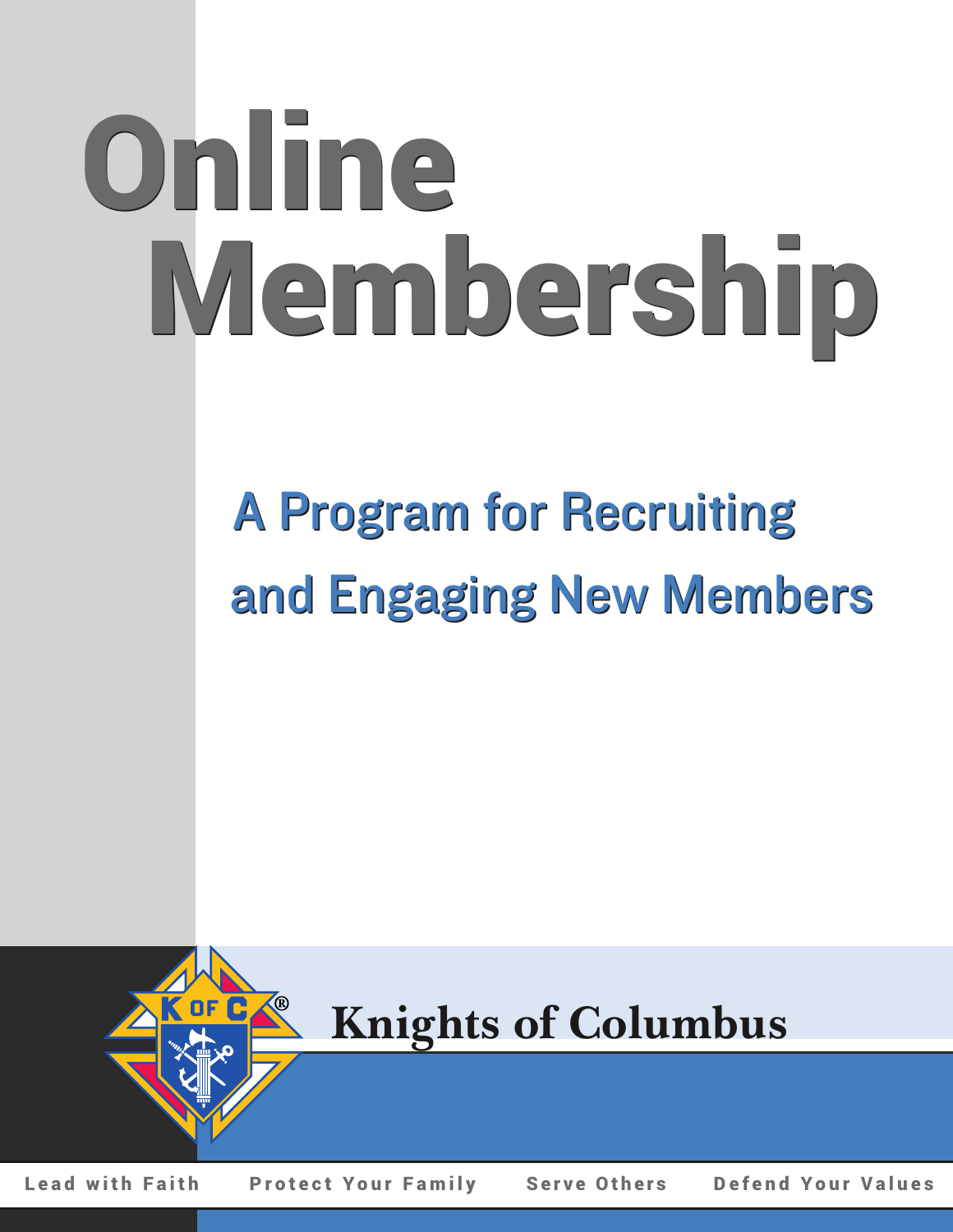## ONLINE MEMBERSHIP

## *A Program for Recruiting and Engaging New Members*

Throughout the fraternal year 2017/18 the Supreme Council is conducting a membership pilot in a limited number of U.S. and Canadian jurisdictions. This Online Membership initiative is a web-based program through which eligible Catholic men are able to join the Knights of Columbus online. This initiative is not meant to replace traditional recruiting methods, nor is it meant to change councils or degrees. Instead, it is meant to supplement traditional recruiting by offering a new, digital experience for certain men who are not yet ready for council-based membership.

## WHY ONLINE MEMBERSHIP?

The Supreme Council hasconducted numerous listening sessions and surveys with both members and non-members over the last few years. Among the many findings was a strong indication that the Supreme Council should develop a new, online way to recruit potential members and form those men for committed, lifelong membership in the Knights of Columbus.

This new fraternal program seeks to help the Order maintain sustainablelong-term membership growth by providing the opportunity for membership throughout the modern man's life cycle. This streamlined alternative helps acclimate men to the Order. Once a man has joined online, we will then work to incorporate him into a council and get him fully integrated with its activities.

## WHAT ONLINE MEMBERSHIP DOES

This initiative is an important step for our Order, and presents a tremendous opportunity for membership growth and engagement. The initiative allows for:

- *A Faster Way to Join* One of the most common objections to joining the Knights of Columbus is "I don't have time." Through Online Membership, a join process that can take as many as two months now takes five minutes.
- *A Digital Experience* –This initiative provides a new membership experiencethat is tailored to younger men and busier men who may not yet be ready for council-based membership. This low-pressure, low-commitment and digital experience meets men where they are, helps to form them as Catholic men, and enables us to bring more men into the fold.
- *An Amplified Message* The Online Membership initiative is backed by a substantial marketing campaign that will find and work to convert prospective members.

## WHAT ONLINE MEMBERSHIP DOES NOT DO

### The Online Membership Initiative

Does not change requirements for membership. Membership in the Knights of Columbus remains open to practical Catholic men.

*Does not* eliminate degrees. Men who join online are non-degreed members. Once they are ready to convert to a local council, they are required to take the first degree.

*Does not* eliminate councils. The goal of online membership is to form men for committed, lifelong and councilbased membership in the Knights of Columbus. In fact, Online Membership creates a pool of recruits for local councils to engage with.

*Does not* eliminate dues. Online Members are required to pay \$30 annual dues.

*Does not* create a new class or type of member. Online Members are members of the Knights of Columbus. They are non-degreed members, and they do not belong to local councils, but they are not provisional or partial members.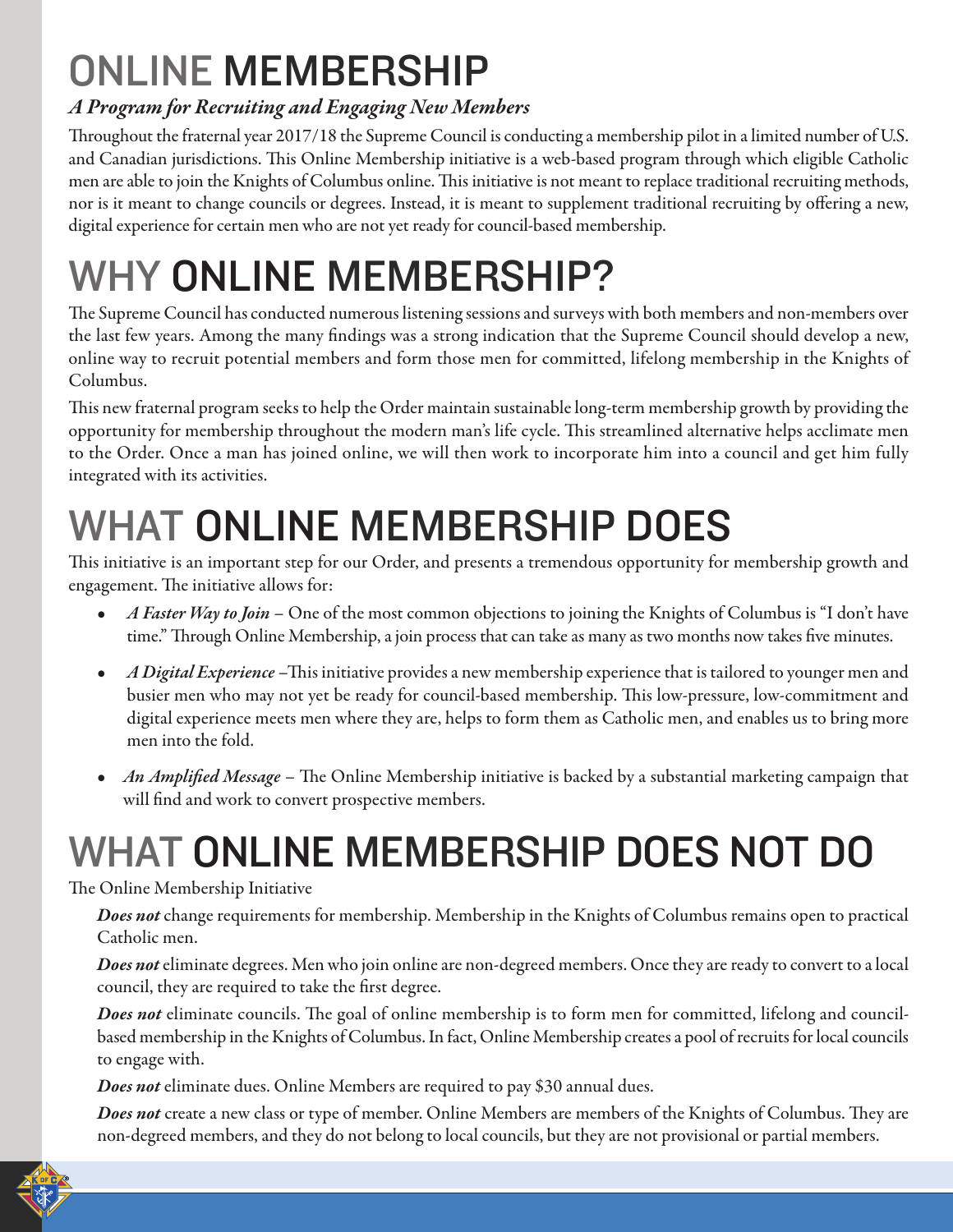## MEMBERSHIP BENEFITS

Members who join online will receive the following:

*Welcome Package* – All new members will receive a Welcome Package (contents include membership card, *Columbia*, welcomeletter, and copy of *Into the Breach*).

*Access to Online Membership Portal* – All new members will receive full access to the Online Membership portal and all of its faith, values, insurance, and charitable content, as well as Supreme Council and State Council news and events content.

*Membership Communications* – Members will receive weekly emails from the Supreme Council on a variety of topics, including faith formation, public policy developments, charitable opportunities, financial planning, Order-wide news, and membership events.

*Programs & Events* – Members will be eligible to participate in or attend local, regional, and national charitable and fraternal events.

*Columbia Magazine* – Members will receive the print edition of our monthly magazine, as well as any special fraternal publications produced throughout the year.

 *Insurance* – Members, their spouses, and their dependent children are eligible to purchase our life insurance, longterm care insurance, disability income insurance, and retirement products.

 *Accidental Death Coverage* – Eligible members and their spouses will be automatically enrolled in the Order's accidental death coverage at no cost.

*Annual Financial Review* – Members are entitled to an annual review by one of our field agents.

## QUESTIONS & ANSWERS

#### **What will these members do?**

Once they have completed their registration, men who join the Order online will be given access to a web-based Online Membership portal and will begin receiving regular electronic communication from the Supreme Council. While they will receive a number of other benefits, the digital experience will form the core of their Knights of Columbus experience.

Content distributed to the member through the portal and direct communication will revolve around the four themes of: Lead with Faith, Protect Your Family, Serve Others and Defend Your Values.

 Through these four themes, these men will not only grow as individuals, but will become acclimated with the good work and rich history of the Knights of Columbus, thereby strengthening their affinity with the Knights of Columbus brand, and setting the stage for lifelong, active membership. They will also receive regular news updates from the Supreme Council, as well as news and event information from their State Council.

#### **Do these members belong to councils?**

 Online Members do not belong to local councils. Instead, they belong to state divisions. Each jurisdiction will have one state division, which houses all of that jurisdiction's Online Members

#### **How do these members differ from members of local councils?**

Though they have not yet taken the first degree, online members are members of the Knights of Columbus. As members, they are entitled to all of the great benefits listed in the "Membership Benefits" section above. These benefits include: a welcome package, access to the Online Membership portal, a membership card, Columbia, and the ability to participate in our insurance program. They are not a different "class" or "type" of member, but as they are not yet degreed members and not yet members of local councils, they are at the earliest stage of their Knights of Columbus journey.